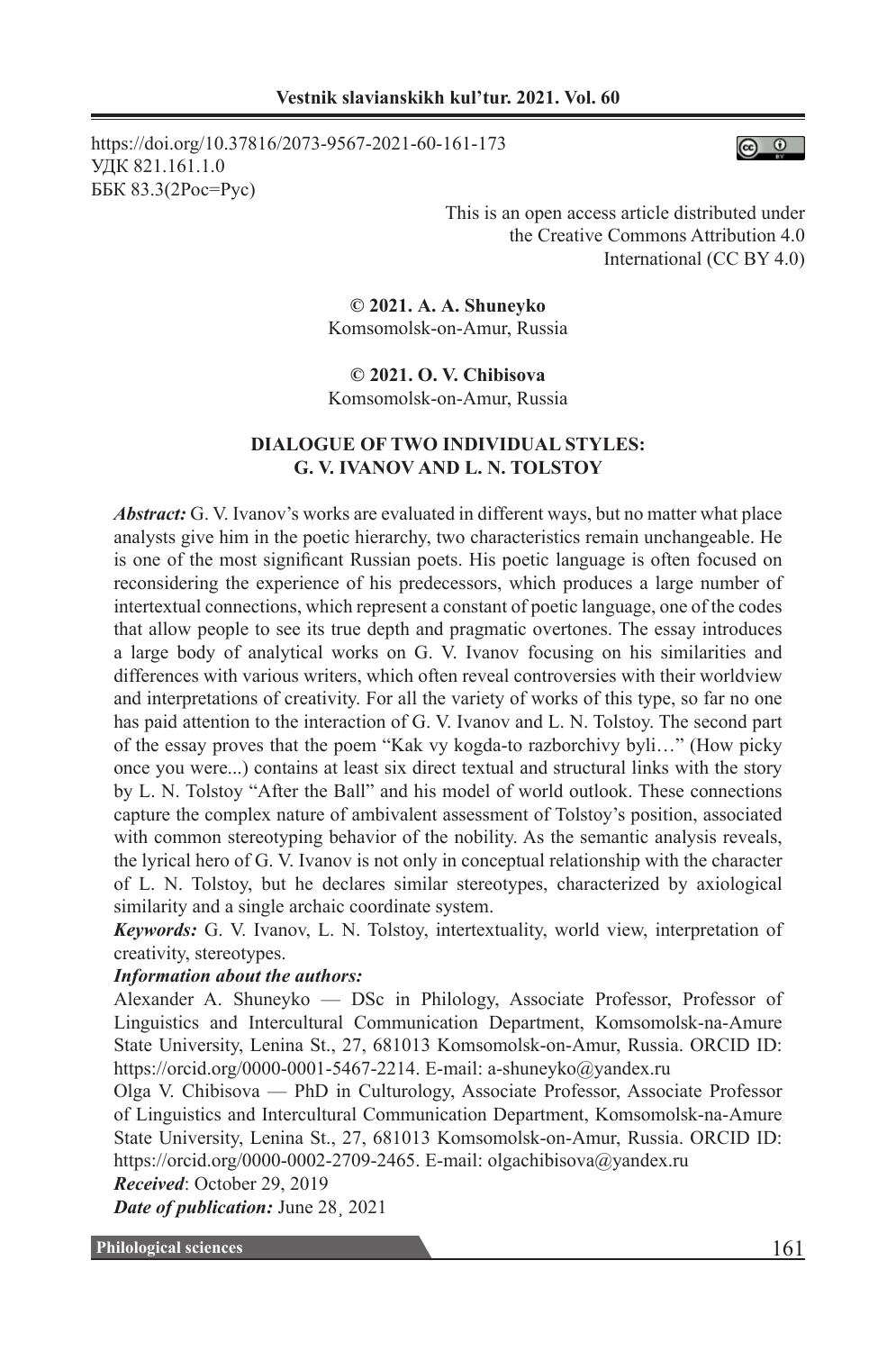*For citation:* Shuneyko A. A., Chibisova O. V. Dialogue of two individual styles: G. V. Ivanov and L. N. Tolstoy. *Vestnik slavianskikh kul'tur*, 2021, vol. 60, pp. 161–173. (In Russian) https://doi.org/10.37816/2073-9567-2021-60-161-173

\*\*\*

**© 2021 г. А. А. Шунейко** г. Комсомольск-на-Амуре, Россия

## **© 2021 г. O. В. Чибисова**

г. Комсомольск-на-Амуре, Россия

## **ДИАЛОГ ДВУХ ИДИОСТИЛЕЙ: Г. В. ИВАНОВ И Л. Н. ТОЛСТОЙ**

*Аннотация:* Творчество Г. В. Иванова оценивается по-разному, но, какое бы место ни отводили ему аналитики в поэтической иерархии, неизменными остаются две характеристики. Он один из самых значительных российских поэтов. Его поэтический язык часто ориентирован на переосмысление опыта предшественников, что продуцирует большое количество интертекстуальных связей, которые являются константой поэтического языка, одним из кодов, позволяющих видеть его истинную глубину и прагматические обертоны. Поэтому закономерен тот факт, что масса аналитических работ, посвященных Г. В. Иванову, сосредоточивает внимание на его перекличках с различными писателями, часто фиксирующими полемичность в понимании мира и интерпретации творчества. При всем многообразии работ подобного типа до сих пор никто не обратил внимания на взаимодействие Г. В. Иванова и Л. Н. Толстого. Между тем стихотворение «Как вы когда-то разборчивы были…» содержит не менее шести прямых текстовых и структурных связей с рассказом Л. Н. Толстого «После бала» и его моделью миропонимания. Эти связи фиксируют сложный характер амбивалентной оценки позиции Л. Н. Толстого, сопряженной с единством взгляда на стереотипы дворянского поведения. Как показывает семантический анализ, лирический герой Г. В. Иванова не просто находится в концептуальном родстве с персонажем Л. Н. Толстого, а декларирует сходные стереотипы, характеризующиеся аксиологическим подобием и единой архаичной системой координат.

*Ключевые слова:* Г. В. Иванов, Л. Н. Толстой, интертекстуальность, мировоззрение, интерпретация творчества, стереотипы.

#### *Информация об авторах:*

Александр Альфредович Шунейко — доктор филологических наук, доцент кафедры профессор кафедры лингвистики и межкультурной коммуникации, Комсомольский-на-Амуре государственный университет, ул. Ленина, д. 27, 681013 г. Комсомольск-на-Амуре, Россия. ORCID ID: https://orcid.org/0000-0001- 5467-2214. E-mail: a-shuneyko@yandex.ru

Ольга Владимировна Чибисова — кандидат культурологии, доцент, доцент кафедры лингвистики и межкультурной коммуникации, Комсомольский-на-Амуре государственный университет, ул. Ленина, д. 27, 681013 г. Комсомольск-на-Амуре, Россия. ORCID ID: https://orcid.org/0000-0002-2709-2465. E-mail: olgachibisova@ yandex.ru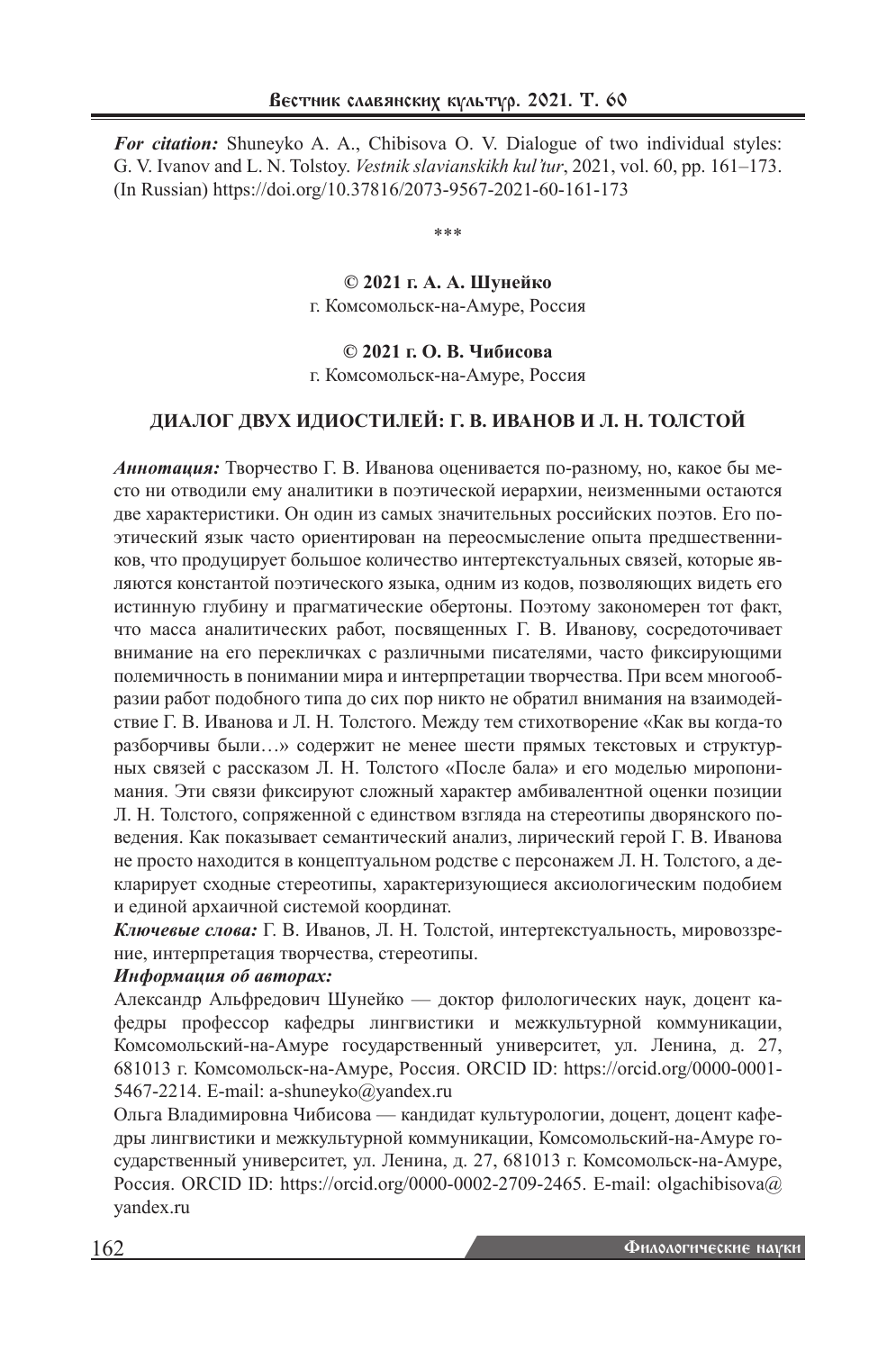*Дата поступления статьи:* 29.10.2019 *Дата публикации:* 28.06.2021

*Для цитирования: Шунейко А. А., Чибисова О. А.* Диалог двух идеостилей: Г. В. Иванов и Л. Н. Толстой // Вестник славянских культур. 2021. Т. 60. С. 161–173. https://doi.org/10.37816/2073-9567-2021-60-161-173

The poems of G. V. Ivanov contain two divergent prophesies both of the poet's fate and the fate of his poetic texts. According to the first one, they will be forgotten: "Dazhe pamyat' ischeznet o nas..." (Even the memory about us will disappear...). According to the second one, they will return to their homeland: "No ya ne zabyl, chto zaveshchano mne / Voskresnut'. Vernut'sya v Rossiyu stikhami" (But I have not forgotten what was bequeathed to me / to resurrect. To return to Russia in verse). Now we can confidently say that the second prediction has come true.

G. V. Ivanov is one of the most significant Russian poets. His creativity constantly attracts the attention of researchers. He is not ignored by his and our contemporaries, who, when characterizing the dominants of his poetic language, naturally draw attention to the variously understood intertextuality in its many and always artistically justified manifestations. In Russian philological science, there is a group of special studies dedicated to the poetic "roll calls" of G. V. Ivanov with the classics of Russian literature, with contemporaries of the Silver Age and poet's followers.

I. A. Tarasova [17] reveals these "roll calls" in a broad context, focusing her attention on the mental, but not actually linguistic, plane of intertextuality. She considers the metaphorical, ironic, dialogical, enigmatic and paraphrastic intertextual connections of G. V. Ivanov with the works of T. V. Churilina, O. E. Mandelstam, G. V. Adamovich, A. S. Pushkin and I. F. Annensky. N. A. Bogomolov [4] characterizes the features of the approach to citation used by G. V. Ivanov and V. F. Khodasevich, by the example of their quotation fields' intersection. The first author is characterized by an open, non-hiding quote, sometimes becoming unfolded "final". The second one is characterized by a deliberate cryptography, in which behind external connotations are hidden the junctions with completely unexpected texts. In addition, in Ivanov's poems, like Khodasevich's, there are cases when the poem includes not a link to a separate line, but to the whole text of the predecessor. Such a case is the subject of consideration in this article.

A. P. Avramenko considers the common ground of the poetic systems of G. V. Ivanov and A. A. Blok, which he perceives as an ongoing fruitful dialogue of the great classic poets [1]. To it he mainly relates the nature of the authors' coordination with the horror of being. For Blok, it is expressed in the "terrible world" of Russia, for Ivanov, in the terrible world of emigration, but for both, the tragedy of rejection of these segments of reality is connected with the realization of their deep involvement in them. Awareness of tragedy allows researchers to draw bolder parallels. So, L. V. Zharavina reasonably points to significant analogies between G. V. Ivanov and V. T. Shalamov, finding in their works "mental-figurative coincidences" [6, p. 187]. Both are characterized by the identification of camps and foreign lands as spheres of reality unsuitable for human existence. The effect of "double vision" makes Ivanov see a reliable picture of objects which he has never seen. The same effect not only brings closer G. V. Ivanov and F. M. Dostoevsky, but it also carries to both of them the painful knowledge that goes beyond the bounds of the everyday worldview, inaccessible to the ordinary gaze [11]. The researcher establishes the relationship between the lyrical hero of Ivanov's texts and the two characters of Dostoevsky Makar Devushkin and Rodion Raskolnikov, seeing it in the tragic duality of being.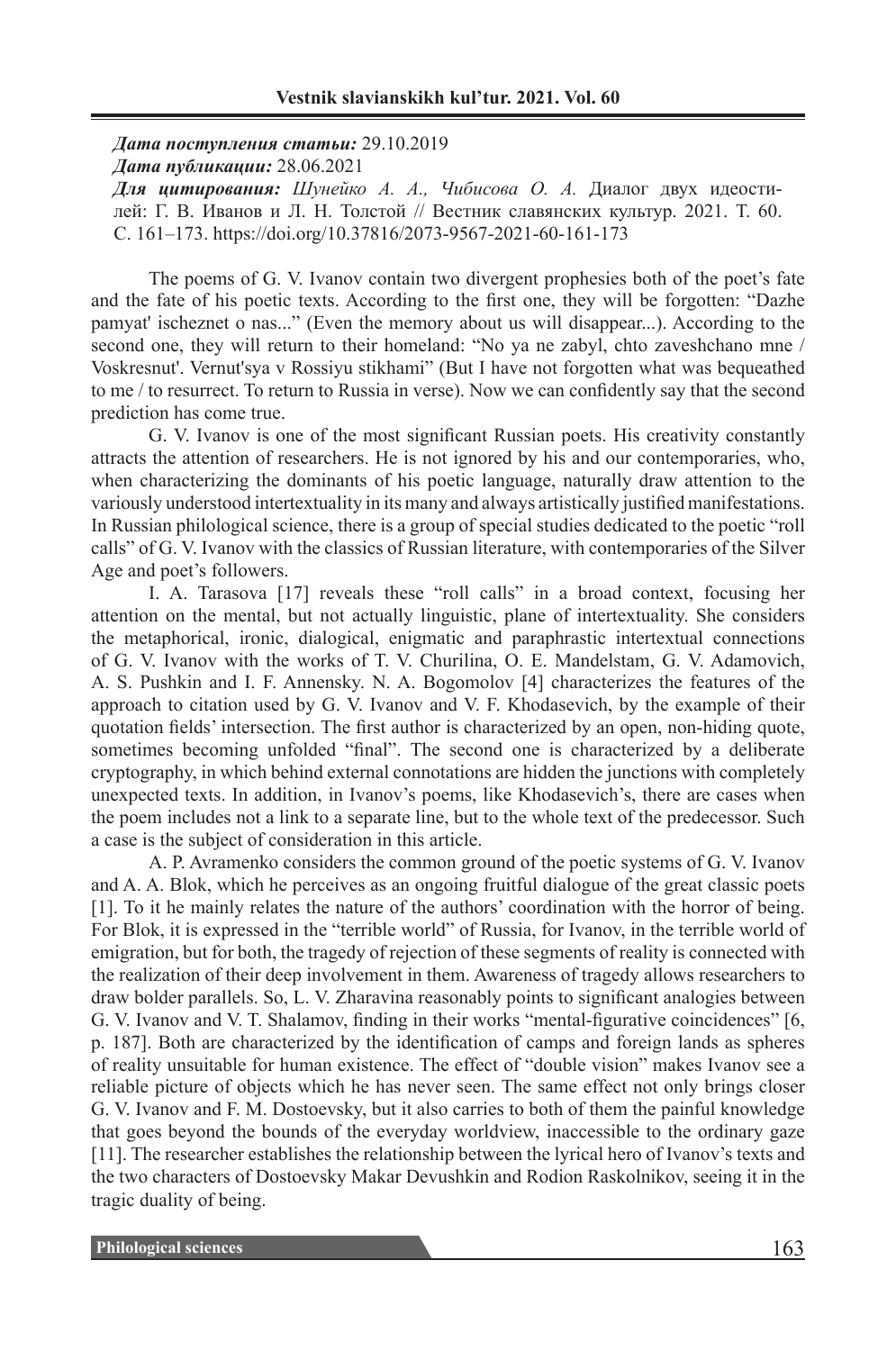Binarity in the perception of the world, however, does not distract G. V. Ivanov from transition states. It is in this that M. K. Lopacheva [10] sees his connection with the poetics of I. A. Bunin. Being in the same temporal and cultural context, the authors produce mirror, but essentially identical descriptions of existentially significant situations. This deep interaction does not cancel the diametrically opposite aesthetic guidelines that the writers followed, which, according to O. A. Korostelev and E. V. Kuznetsova [9], led to negative assessments of Ivanov's poetry by Bunin. Similar relations of deep connection and formal opposition are revealed by A. Yu. Zakurenko when he compares the understanding of "emptiness" by G. V. Ivanov and I. A. Brodsky. He argues that Ivanov's borderline is on the ground of being within the limits of life, and Brodsky's borderline is on the other side of being in the world of death [7, p. 574–575]. For Ivanov, emptiness is an extreme degree of spiritual bankruptcy, the bottom of the universe, while for Brodsky it is the highest bar, a place where the soul goes.

A. A. Semina repeatedly pays attention to the interaction of the artistic worlds of G. V. Ivanov and B. B. Ryzhy. She justly comments on the incarnation of the categories of the beautiful and the ugly by the two poets, the juxtaposition of which within the same text enhances the acuteness of perception of the beautiful. In addition, the fusion of these categories allows the authors to achieve a special force of influence on the reader [15]. The same author, referring to the theme of inescapable loneliness and the situation "without a reader", concludes that they are the basis of the unity of G. V. Ivanov's and S. I. Chudakov's poetry [16]. Both poets rarely title their poems, which are characterized by a fragmented lyrical expression. Both the one and the other perceive what is happening in Russia as material for a parody organized by sterilizing various slogans and clichés within the framework of one utterance.

E. B. Shragovits [19, p. 209] lines up the world outlook of F. I. Tyutchev, G. V. Ivanov and B. Sh. Okudzhava. He draws attention to the fact that in this chain Ivanov is the transmission link ensuring the integrity of the poetic tradition, while the object of transmission is the contested nature of the perception of the world.

Meanwhile, N. A. Paporkova establishes the continuity between the artistic worlds M. Yu. Lermontov, I. F. Annensky and G. V. Ivanov, manifested through the translation of the image of the soul and the category of eternity. The most distinctive the specificity of these spiritual and metaphysical complexes is expressed in the concepts of the variously understood "double world". For Lermontov, the "double world" becomes apparent in the conflict of the earthly and heavenly life of the soul, for Annensky — in the hopelessness of the earthly and eternal existence, for Ivanov — in the contrast between human life and the worldly being [14, p. 140]. In "Decay of the atom" by G. V. Ivanov, G. S. Vasilkova finds at least 12 Pushkin reminiscences, the number of which increases due to hidden quotes, referring to the writers' reviews about Pushkin [5]. She claims that in his work G. V. Ivanov also acts as a thinker who believes that the old "Pushkin" literature, based on harmony and humanistic ideals, is becoming impossible in the modern world.

In a pragmatic sense, intertextuality can be perceived in two ways: as an evidence of poetic wealth, and as an indicator of poetic scarcity. In the analyzed works, it is regarded as a special quality of poetry, "organically and convincingly incorporating Ivanov's lyrics into the common single stream of Russian literary classics" [1, p. 126].

It is symptomatic that when establishing various intertextual connections, researchers steadily turn to a single toolkit. It includes concepts: continuity, imagery, double vision and emptiness. Their use allows analysts to draw broad and interesting conclusions. It must be added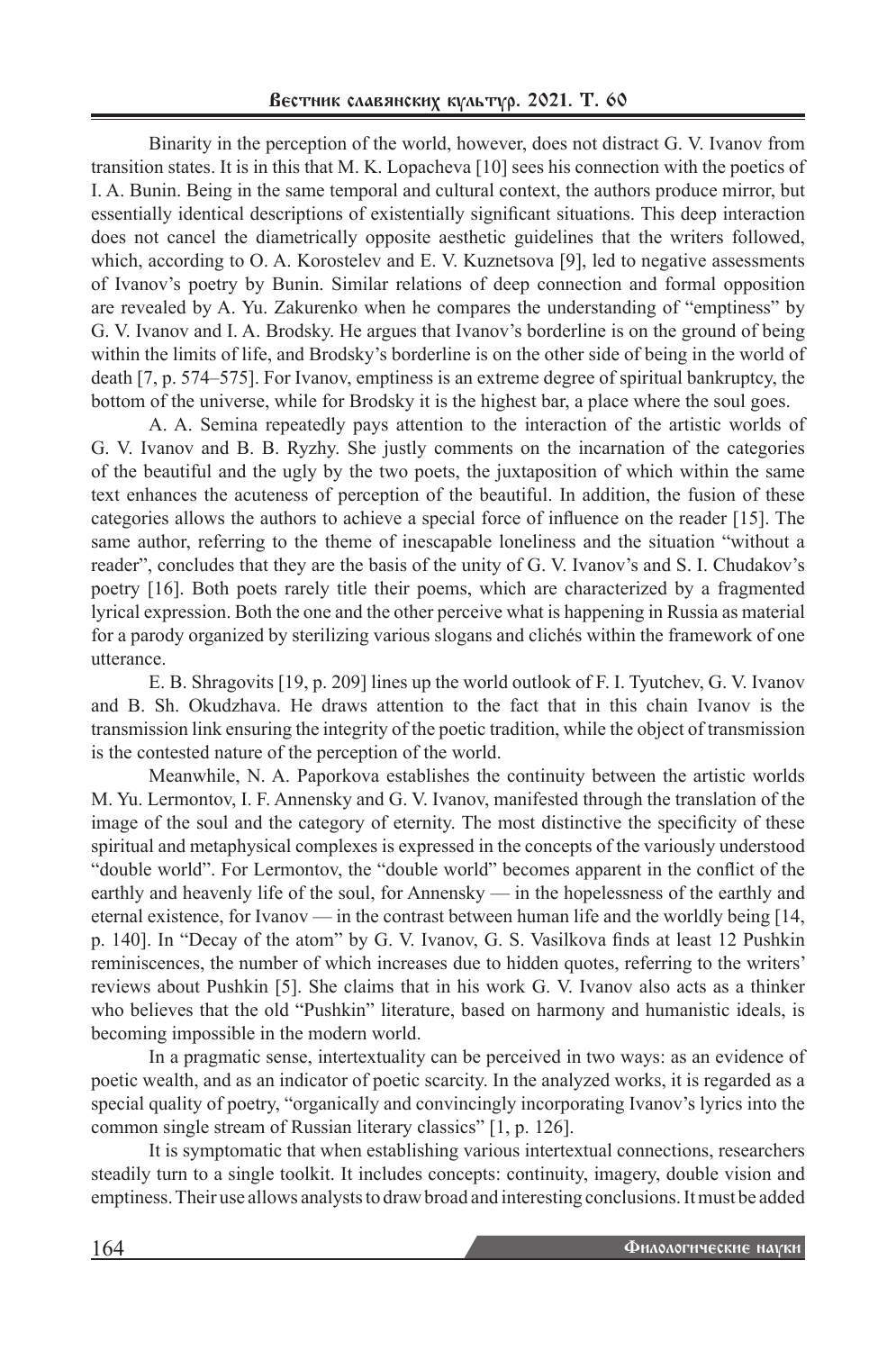that in addition to the already mentioned authors, the names of such Ivanov's "interlocutors" as A. A. Akhmatova, V. A. Zhukovsky, B. A. Sadovsky [4], N. V. Gogol, G. S. Rozanov [5], N. S. Gumilev, S. A. Yesenin, M. I. Tsvetaeva [1], D. S. Merezhkovsky [11] are mentioned in the works of researchers.

With all the undoubted successes that analysts have achieved in exploring various aspects of G. V. Ivanov's heritage, no one has yet paid attention to the connection of his poetry with L. N. Tolstoy. This connection exists not just a priori, in the sense that any educated person in Russia cannot bypass the aesthetic and ideological discoveries of Leo Tolstoy, but can be traced on the example of a specific text — the tenth poem from "Rayon de rayonne":

Kak vy kogda-to razborchivy byli, O, dorogiye moi! Vodki ne pili — yeye ne lyubili – Predpochitali Nyui… Stal nashim khlebom tsianistyy kaliy, Nashey vodoy — sulema. Chto zh — priterpelis' i poprivykali, Ne poskhodili s uma. Dazhe naprotiv — v bessmyslenno-zlobnom Mire — protivimsya zlu: Laskovo kruzhimsya v val'se zagrobnom, Na emigrantskom balu [8].

(How picky were you once / Oh my dears! / You didn't drink vodka –didn't love it — / Preferred Nui... / Potassium cyanide became our bread, / Our water is a mercuric chloride. / Well, we got used to them, / Did not go crazy. / Even the opposite — in a senselessly vicious / World — we resist evil: / Endearingly spin in the afterlife waltz, /At the expat ball).

The transparency characteristic of George Ivanov seems to leave no questions about the content of the text. It is about the tragic fate of emigrants. Once discriminating even in drinks, in an alien country, they learned to eat and drink what is uneatable and undrinkable, put up with their fate and lead a meaningless, ghostly existence. The lines of George Adamovich, sent as an epigraph to the poem, are about the same: "Imya tebe neponyatnoye dali. / Ty — zabyt'ye. / Ili — tochneye — tsianistyy kaliy / Imya tvoye" (They gave you an incomprehensible name. / You are oblivion. / Or — more precisely — potassium cyanide / Is your name). The epigraph is the third final stanza from the poem written in 1915, "Kurtku potortuyu s belich'im mekhom…" (A shabby jacket with squirrel fur...). Here the semantics of deadly poison, oblivion, and uncertainty becomes the statement of illusory balancing on the verge of life and death. It should be noted that in Adamovich's poem, which consists of three stanzas like the text of Ivanov, this balancing is connected with emphasized personal experiences, devoid of the epic approach to describing problems inherent to G. V. Ivanov as a whole.

The above surface reading is certainly true. But the depth of the text is not limited to it. Two circumstances give a more complete picture: finding out who the text is about and establishing how exactly this poem is connected with Russian literature at the text level.

Who are "you" = "we" in this poem? It is unlikely that they can be attributed to the number of living people. A person dies after taking potassium cyanide and mercuric chloride. The waltz is called afterlife. It turns out that the dead are described in the poem. The situation presenting a lyrical hero or narrator among the deceased is not exceptional for Russian literature. It is described in various ways.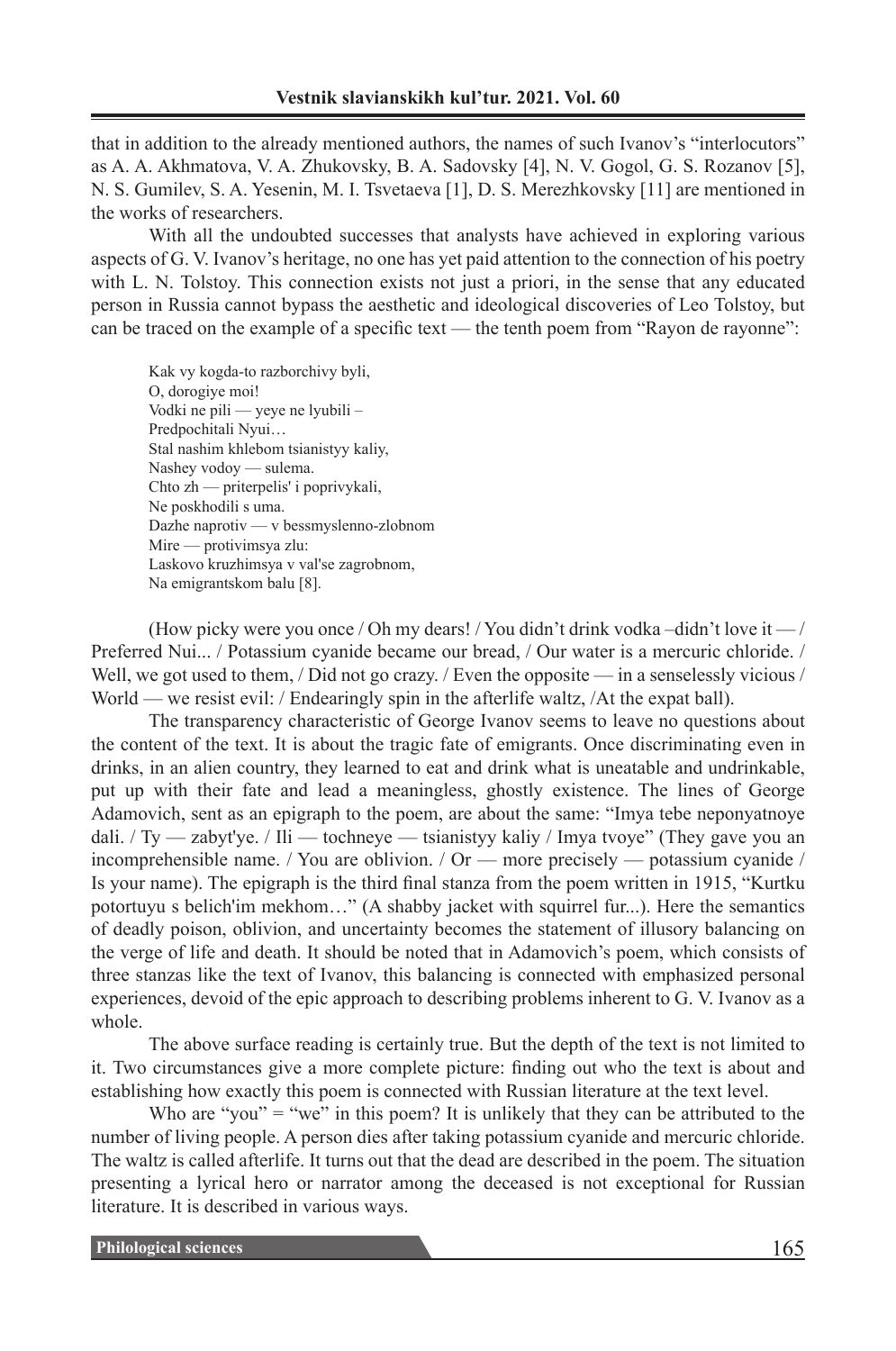In 1863, F. I. Tyutchev wrote the poem "Uzhasnyy son otyagotel nad nami…" (Aterrible dream weighed down on us...). It has the lines: "<…>V krovi do pyat, my b'yomsya s mertvetsami, / Voskresshimi dlya novykh pokhoron" (In blood to the heels, we fight with the dead / Resurrected for new funerals).

Close to the depicted by G. V. Ivanov is the situation in Russian poetry recorded A. A. Blok in the first poem from "Dances of Death": a dead man is among the people at the ball. There is only one amendment: G. V. Ivanov describes a ball of the dead. Waltzing, the author himself watches dancing couples from the middle of the crowd. His external look immediately becomes internal. Hence there is the alternation of you — our (we). It reflects a change in the visual angle.

The deep connection of this poem with Russian culture is manifested through several references to L. N. Tolstoy.

The protagonist of the story of Tolstoy's "After the Ball" (1903), characterizing himself in his youth, remarks: "I had a dashing ambler, I skated from the mountains with young ladies (skates were not yet in fashion), drank with friends (at that time we didn't drink anything but champagne; there was no money — we didn't drink anything, but we did not drink vodka, as it is now)" [18, p. 8].

In the first stanza of the poem, Ivanov repeats these lines of Tolstoy in a meaningful and textual way, preserving the tough contrast: "at that time (once)" — "now", the mention of his inner circle: "my dears" — "drank with friends." The specific nomination of champagne is replaced by its name Nui: "<...> we didn't drink anything but champagne <...>" = " <...>Preferred Nui."

Such an exact textual coincidence could be attributed to the fact that G. V. Ivanov, like L. N. Tolstoy, is a nobleman. Although they belong to different generations, they confidently transmit the noble axiomatics, which strictly distinguishes drinks according to the degree of their admissibility in general and in a given situation. The ranking of drinks, as well as the ranking of people, genres, clothing, methods of treatment and much more is a mandatory sign of a state in which the nobility is legitimate. Relatively speaking, any hereditary nobleman knows how to dress for dinner and what drinks he can drink. In this sense, Ivanov and Tolstoy convey an element of the norms of noble behavior. It is noteworthy that, among other things, both had one thought: if a nobleman steadily begins to drink vodka, the state is collapsing.

The perception of vodka in Russian culture and its fixation in the language is a limitless topic. For the issues involved — the semantics of a specific intertextual correspondence two points are relevant. Russian literature steadily translates the stereotype, according to which vodka is a drink of the common people, merchants and commons. As for the noblemen, only that nobleman who is a nobleman only legally but not actually can drink vodka. Such are Stepan Golovlyov, Pavel Golovlyov, Porfiry Golovlyov from the novel "The Golovlyov Family" by M. E. Saltykov-Shchedrin, Baron in the play "The Lower Depths" by M. Gorky, Nazansky from the novel "The Duel" by A. I. Kuprin and others.

After the October revolution, the situation changes dramatically. Well-informed about the peculiarities of the life of Russian bohemia, its representative the artist P. V. Annenkov in his memoirs "Diary of my meetings" repeatedly describes the feasts and revels to which he was a participant. Immediately before and after 1917, vodka becomes the drink of all social strata. Alcohol, moonshine and exotic drinks are added to it: "Alchemists who came with bottles filtered the varnish through seven-day, stale and moldy bread, preparing moonshine: these alchemists were called "Mendeleys'" [2]. Tolstoy and Ivanov do not metaphorize or hyperbolize reality. They literally capture one of its features: Tolstoy at the stage of its inception, Ivanov at the stage of its natural end. But they do it not independently of each other.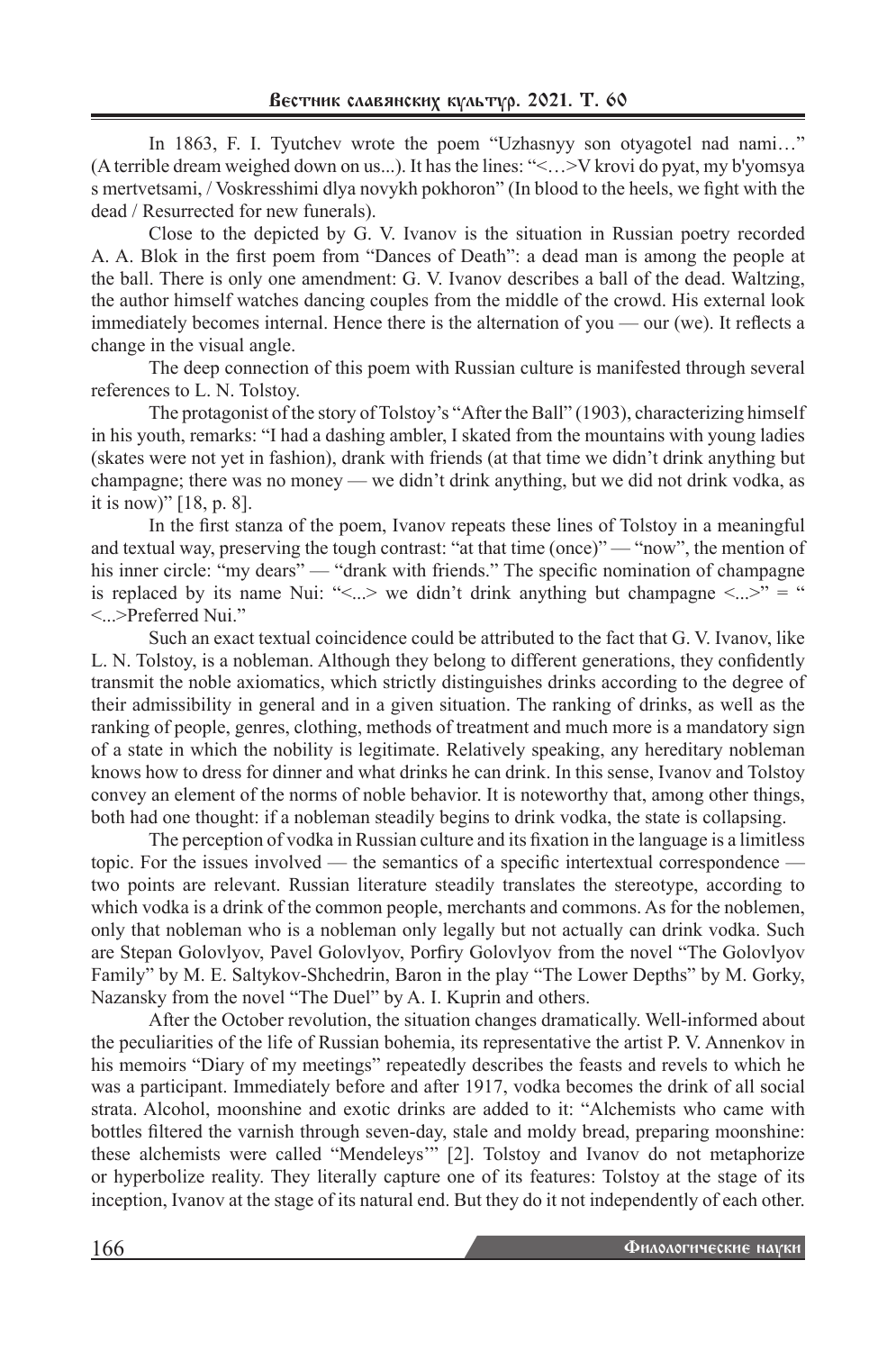There is every reason to state that the poem of Ivanov has not only a reference to the implementation of a generally accepted model of behavior, but a direct reference to the story "After the Ball". Four more matches point to this. Firstly, the lines "Dazhe naprotiv —  $v$ bessmyslenno-zlobnom / Mire — protivimsya zlu" (Even the opposite — in a senselessly vicious / World — we resist evil) refer to the philosophical concept of Tolstoy, which is known to the Russian reader in the wording "Neprotivleniye zlu nasiliyem" (Non-resistance to evil by violence). Secondly, Ivanov's poem ends with the word "ball": "Na emigrantskom balu" (At the expat ball) and Tolstoy's story begins with the word ball: "After the ball." Thirdly, Ivanov and Tolstoy's context and representation of the ball differ significantly from the elegiac sublime perception of it, characteristic of Russian literature, as a magical action, anticipating the joy of a new feeling or accompanying it. Indicative in this regard are the poems of V. V. Hoffmann "Summer Ball": "<...> Byl letniy bal mezh temnykh lip" (There was a summer ball between dark linden trees); of K. D. Balmont "Golden Fish": "V zamke byl veselyy bal, / Muzykanty peli" (There was a fun ball in the castle, / The musicians sang). For G. V. Ivanov and L. N. Tolstoy, the ball is not the birth of a new light, but the dying of the old (former) light, it is a border that clearly separates the romantic idyll from reality in its worst manifestations, this is an irreversible boundary, crossing which the heroes are doomed to suffering or meaningless existence. Fourthly, the poem and the story are identical in their three-part composition: (1) the introduction to the story and the epigraph in the poem introduce the problems of the subsequent narration; (2) the narrative of what happened before the ball, and before emigration; (3) the narrative of what is after the ball and after leaving Russia is the collapse of previous ideas about life and life itself.

Four literal matches in three stanzas (48 words) of the text cannot be considered an accident or an insignificant feature of the poetics and semantics of the poem. It is all oriented towards Tolstoy.

The recognition of this leads to another reading of the poem. Before expounding it, it is necessary to note the presence of irony in the text. It is created by a contrasting connection of two mutually exclusive characteristics: "Dazhe naprotiv — v bessmyslenno-zlobnom / Mire — protivimsya zlu" (Even the opposite — in a senselessly vicious / World — we resist evil) and "Laskovo kruzhimsya v val'se zagrobnom" (Endearingly spin in the afterlife waltz). In any coordinate system, a waltz cannot be considered a way of countering evil. Any way to counter evil involves work, while a waltz is an attribute of relaxation. It turns out that the heroes are fighting evil, resting, struggling without any struggle.

It is unambiguously difficult to determine the boundaries of this irony and the scope of its application. It, of course, refers to the lyrical hero and his entourage, since it is they who resist and waltz. Besides this, the ironic rejection may apply to the mentioned concept of Tolstoy, which is quite acceptable. The emigrant milieu was never homogeneous in the perception of Leo Tolstoy and his role in the Russian history. The work of N. A. Berdyaev is indicative in this respect, as it contains the characteristic statement: "And the Russian revolution is a kind of triumph of Tolstoyism" [3]. The area of irony may be the entire situation depicted in the text with its characteristic tragedy and the prospect of hopelessness. In this case, the irony makes the text ambivalent.

If one perceives the semantics of the text outside the ironic evaluation, does not raise the question of the author's assessment of the described segment of imaginary reality, that is, abstracts from personal modality, one can conclude that in general the content of the poem consists of five statements expressed in different ways.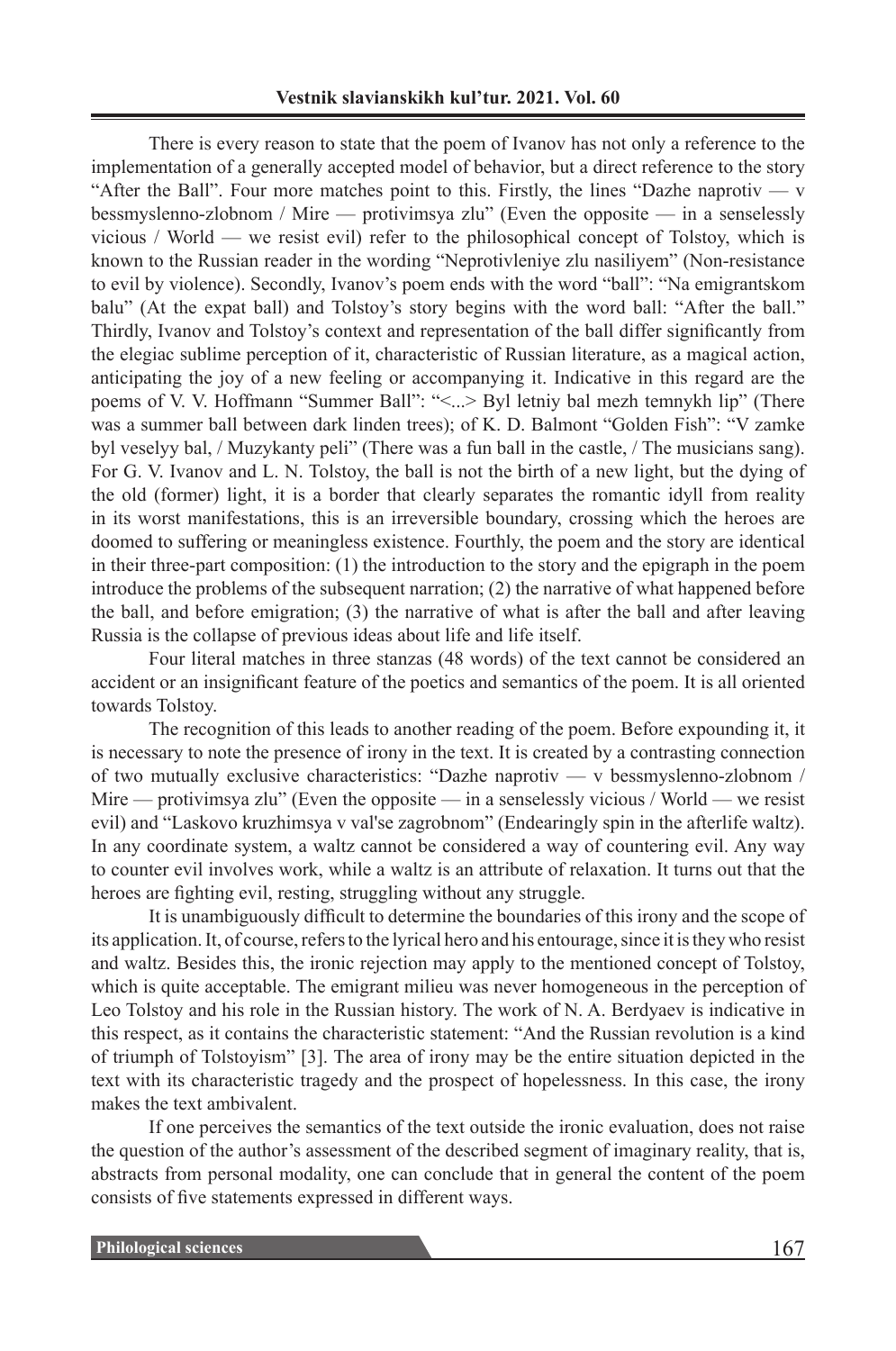- 1 The first stanza contains the assertion that the nobility abandoned the well-established rules of the noble life, discarded them as an unnecessary burden. This information is contained in the presuppositions of the two sentences. The opening sentence "Kak vy kogda-to razborchivy byli, / O, dorogiye moi!" (How picky were you once / Oh my dears!) implies "now you are no longer picky". The next sentence "Vodki ne pili yeye ne lyubili — Predpochitali Nyui…" (You didn't drink vodka –didn't love it — / Preferred Nui...) implies "now you started drinking vodka". The first information is extremely abstract, the second one is extremely concrete, but they are almost identical in semantics. It doesn't even matter if the second is a concretization of the first because both of them can be considered metonymic replacements of a wider meaning "now you abandoned the way of the noble life and all the rules governing it".
- 2 The second stanza indicates those tragic deformations that occurred after the abandonment. Here the dual semantics is actualized: metaphorical and direct. The metaphorical one suggests that life has become so unbearable that the only way out of it is poison. The direct semantics involves the physical process of poisoning. Both of these readings are a stage in the transition to death of one's own free will.
- 3 The third stanza claims that the nobility rejected L. N. Tolstoy's preaching of nonresistance to evil by violence and did not follow it. This statement is present in a verbal form: "Dazhe naprotiv — v bessmyslenno-zlobnom / Mire — protivimsya zlu" (Even the opposite — in a senselessly vicious / World — we resist evil). We resist means that in one way or another we oppose, that is, we behave inversely of what Tolstoy called for.
- 4 The result of these three actions was the tragic exile, loss of the homeland and death. The causal relations between the abandonment of the noble way of life, the rejection of the concept of Tolstoy and exile-death are established by the sequence of statements: first the abandonment, then a description of the deformations that it led to, then the other abandonment and, as a result — the "afterlife waltz".
- 5 But death is not the final point of suffering of the lyrical hero and his companions. This statement is formulated by a strict compositional reference. The poem accurately repeats the composition of the story "After the Ball", actualizes it in the minds of an attentive reader. All the worst in the story which is a complete collapse of hopes and life itself occurs precisely after the ball. Accordingly, after spinning in the afterlife waltz at the expat ball, outside the text in accordance with the semantic vector, the characters will experience something even worse than death itself. It can be assumed that this is oblivion.

The main constituent component of the poem is a multi-level repetition: at least six references to Leo Tolstoy; compositional identity and a single semantic vector. In addition to them, there is the unity of the character traits of the lyrical hero of the poem and the main character of the story: both tell of personal tragedy. Both do not blame anyone for this tragedy, attributing it to certain fatal laws that are not subject to man. Both after the ball of life find themselves at the ball of death. For both, this transition is associated with some class experiences.

The source of the phrase "laskovo kruzhimsya" (we spin endearingly) may also be the story of L. N. Tolstoy. The national corpus of the Russian language reveals only one use of this phrase among 288 727 494 — in the text of Ivanov's poem [13]. Therefore, it is individually copyrighted. The impulse of this bold convergence can also be the story "After the ball". This is indicated by the frequency characteristics of units.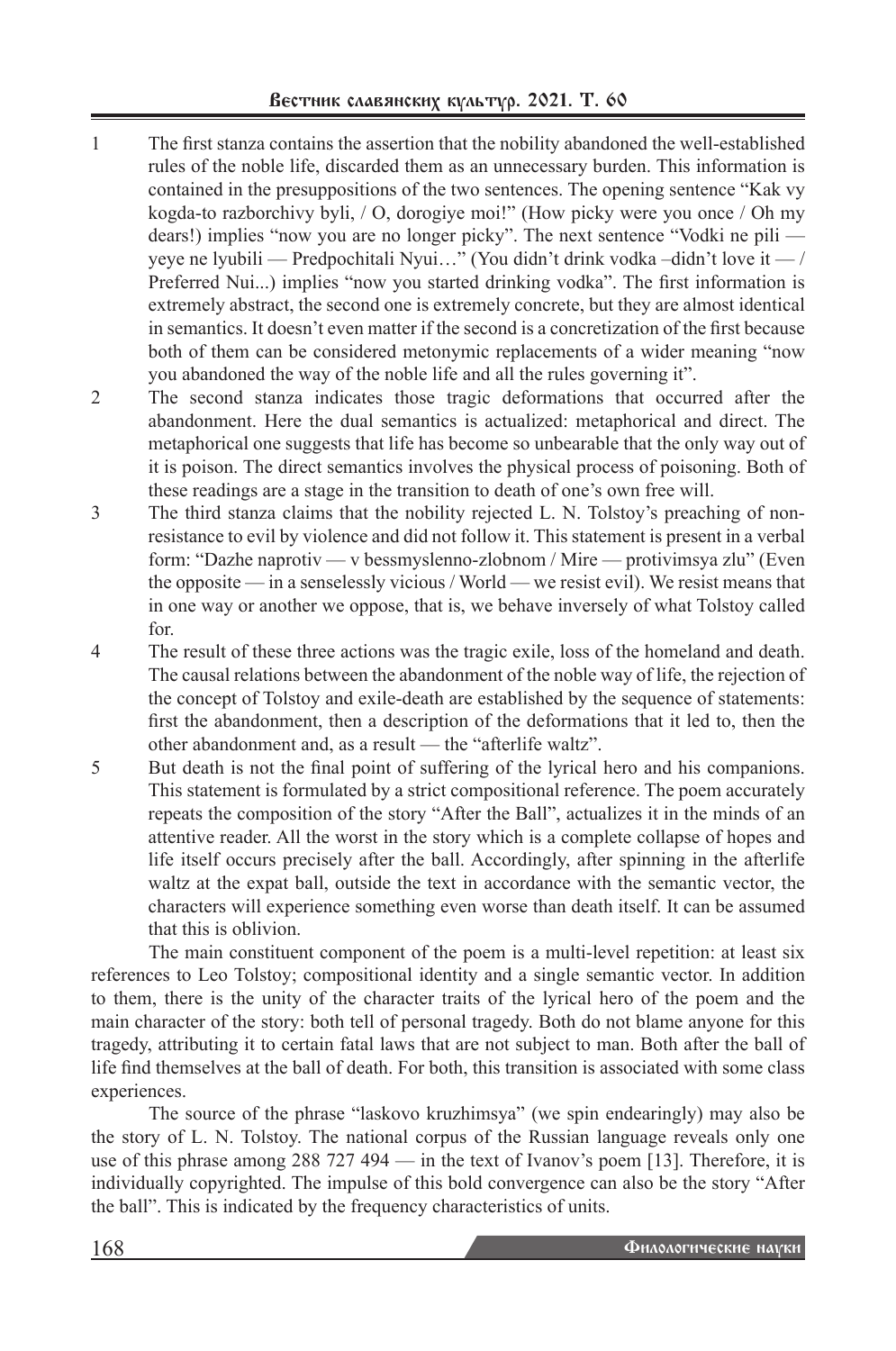In a story consisting of 3058 words, the words with the root — lask — are used six times: "laskovaya ulybka" (an affectionate smile), "laskovyye, milyye glaza" (tender, lovely eyes), "ta zhe laskovaya, radostnaya ulybka" (the same tender, joyful smile), "laskovo ulybayas'" (affectionately smiling), "laskovoy, pokhozhey na neye, ulybkoy" (affectionate, like her smile), "laskayushchimi glazami" (caressing eyes). All uses, like those of G. V. Ivanov, are connected with people and their actions. The words are included in the frequency dictionary of fiction with the following indicators: laska (affection) — 18.6 uses per million words of fiction (13.5) per million words of texts of various genres), respectively: laskovo (affectionately) — 48.4  $(23.6)$ , laskovyy (affectionate) — 39.8 (24.1) [12]. The number of words in the story is 327 times less than the control sample. Therefore, six uses in the story are a significant excess of the average frequency. Naturally, a person who directly and indirectly quotes a story in his poem, that is, treats it with the utmost attention and involvement, could not consciously or unconsciously notice this excess in frequency. It was the impetus for the characterization of the dance.

There are other intertextual manifestations.

The word ball, which ends the poem, in the story, besides its title, is directly repeated 6 more times: "My main pleasure was parties and balls"; "<...> I was on the last day of Shrovetide at the ball of the provincial leader"; "The ball was wonderful  $\leq$ ...>"; " $\leq$ ...> as happens at the end of the ball  $\langle ... \rangle$ "; "My brother didn't like high life at all and didn't go to balls <...>"; "I left the ball at five o'clock <...>". Here, too, a clear exaggeration of the frequency. The frequency dictionary indicates 14.7 uses per million words in texts of any genres, but this word is not includes in the frequency dictionary of fiction [12]. In addition to its frequency in the story, the importance of the lexeme is emphasized by its absolutely strong position at the beginning of the text. While Ivanov uses the strong position of the end for the same purpose.

There are two references to evil in the story: "<...> I was not me, but some kind of unearthly creature that did not know evil and was capable only of good"; "<...> he, frowning menacingly and viciously, hastily turned away."

Present in the story are also such contexts that combine several components of vocabulary relevant for the poem: "The ball was wonderful: the hall was beautiful, with choirs, musicians — then famous serfs of a landlord-dilettante, a magnificent buffet and a spilled sea of champagne. Although I was keen on champagne, I didn't drink because I was drunk with love, but I danced till I was ready to drop. I danced both quadrilles and waltzes and polkas, of course, as far as possible, with Varenka" [18, p. 9].

All these connections between the two texts appear and are significant only in their integrity. They mutually confirm the functionality of each other and only in integrity they can be considered connections. Being isolated from each other, they can assume completely different interpretations.

The theme of death in the poem is named seven times: potassium cyanide (2 times epigraph and text) and mercuric chloride lead to death; vicious, evil cause death; afterlife denotes the kingdom of death; oblivion (in the epigraph) is an attribute of death. Death is mentioned through its general, immediate causes and characteristics.

The statement about the fundamental change in the character of life of the nobility was repeated five times: "became indiscriminate", "drink vodka", "eat poison", that is, destroy themselves; "got used to all this", "actually ceasing to be themselves, retained the mind". All these statements are contextual semantic synonyms, where the dominant of the synonymous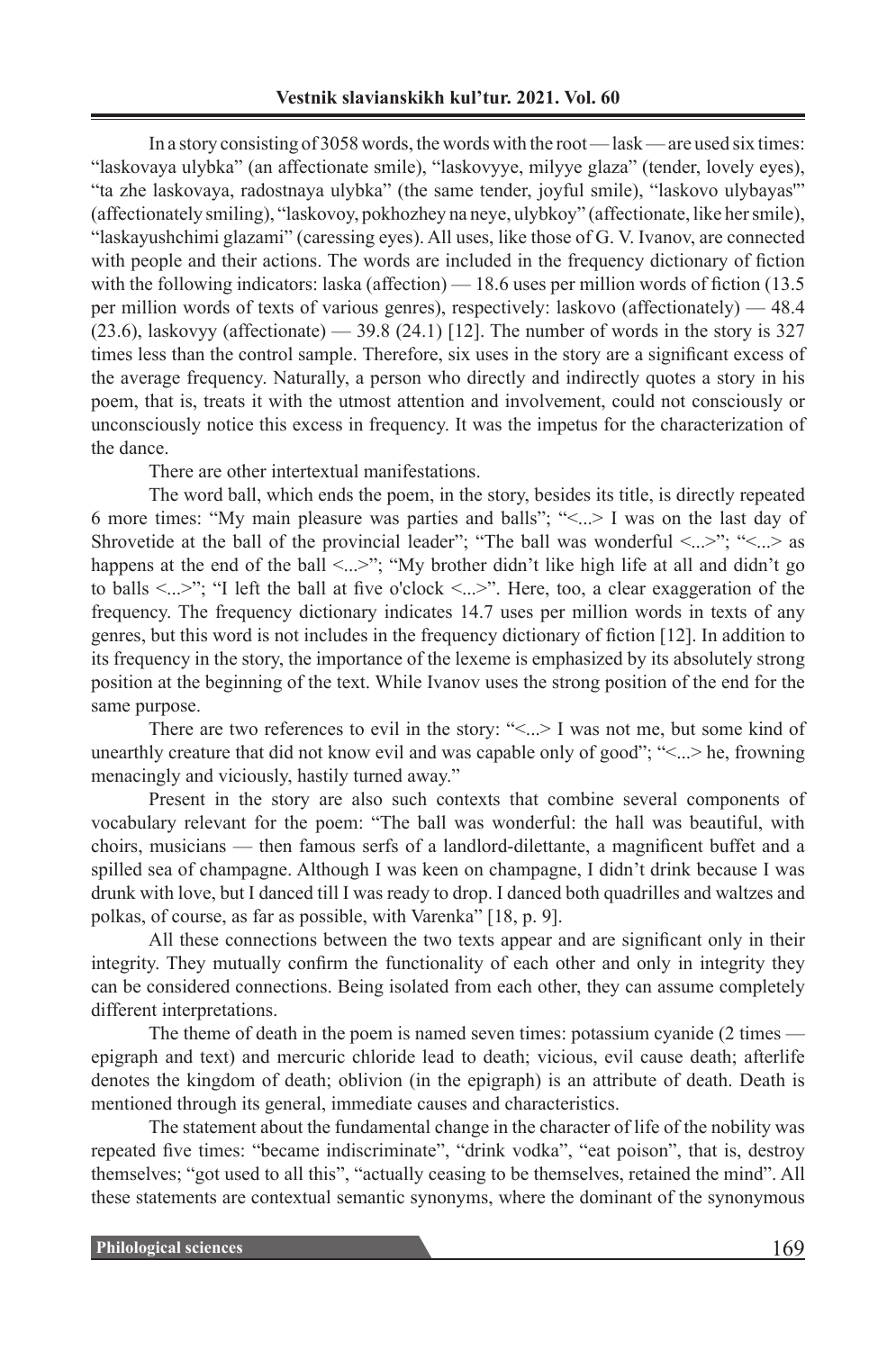series is "Well, got used to it". This statement turns out to be the broadest in terms of semantics for everything else: they are accustomed to lack of fastidiousness, vodka, poison, rationalness. The theme of the ball in the poem is named four times: Nui, spin, waltz, ball.

References to G. V. Adamovich were repeated four times: an epigraph; mentioning potassium cyanide; general semantics of death ("oblivion" and "afterlife"); the poems "A shabby jacket with squirrel fur..." and "How picky were you once..." consist of three stanzas.

Despite an abundance of repetitions in such a small text, no hint of semantic redundancy or tautology is created in it. This is due to the fact that repetitions are implemented through synonymous substitutions of various types: the implied and verbally expressed information is repeated. And the latter is organized so that alternating repetitions of various topics lead to the effect of heterogeneity of content.

These repetitions are the connecting links between the five statements that are already interconnected. As a result, in addition to syntagmatic connectedness, the text also acquires a paradigmatic (synonyms — variants of the transmission of meaning) and pragmatic (unity of the produced associations). Together, this creates a high degree of substantial cohesion and compression. An analogue is an object with constant transverse and longitudinal screeds.

The text begins with a presupposition, and ends with an implied consequence. Its beginning and end are outside the book sheet. Their semantics captures and prospectively affirms what is no longer there and what is not here yet. The worlds of the past and the future are deeply anonymous. But this antonymy is the pillar or conceptual basis of the ambivalence of the author's view. G. V. Ivanov is sad with a touch of joy. His lyrical hero marks the position of the wise observer of the wheel of samsara. And in this sense, he is also similar to L. N. Tolstoy. Both, archaizing the ideal and stating its absence in the modern world, find the strength to smile.

Two more communities are organically added to this. It is the general simplicity and transparency of the style, characteristic of the late L. N. Tolstoy and all the works of G. V. Ivanov, which manifests itself in the almost complete absence of visual means and the syntax without complicating components. It is the general almost marginal detachment of the author's position, which manifests itself in the absence of a pronounced author's assessment and ambivalence. Tolstoy and Ivanov state facts that speak by the nature of their selection, and not by the comments accompanying them. Despite the fact that in both texts the authors are formally included in the narrative, meaningfully they are distanced from it.

But with all these similarities, there is a significant difference as well. The prose of Tolstoy is approaching hyperrealism in terms of detail. The poetry of Ivanov is moving in a different direction. His texts strive for the maximum degree of abstractness, within the framework of which, familiar categories disperse and merge with pure creative impulses.

# **СПИСОК ЛИТЕРАТУРЫ**

- 1 *Авраменко А. П.* Георгий Иванов: «диалог» с А. Блоком // Stephanos. 2013. № 1 (1). С. 125–136.
- 2 *Анненков Ю. П.* Дневник моих встреч: Цикл трагедий: в 2 т. / предисл. Е. И. Замятина. Л.: Искусство, 1991. Т. 1. 343 с.
- 3 *Бердяев Н. А.* Л. Толстой в русской революции // Духовная трагедия Льва Толстого. М.: Подворье Свято-Троицкой Сергиевой Лавры; Отчий дом, 1995. 320 с.
- 4 *Богомолов Н. А.* Русская литература первой трети XX века. Портреты. Проблемы. Разыскания. Томск: Водолей, 1999. 639 с.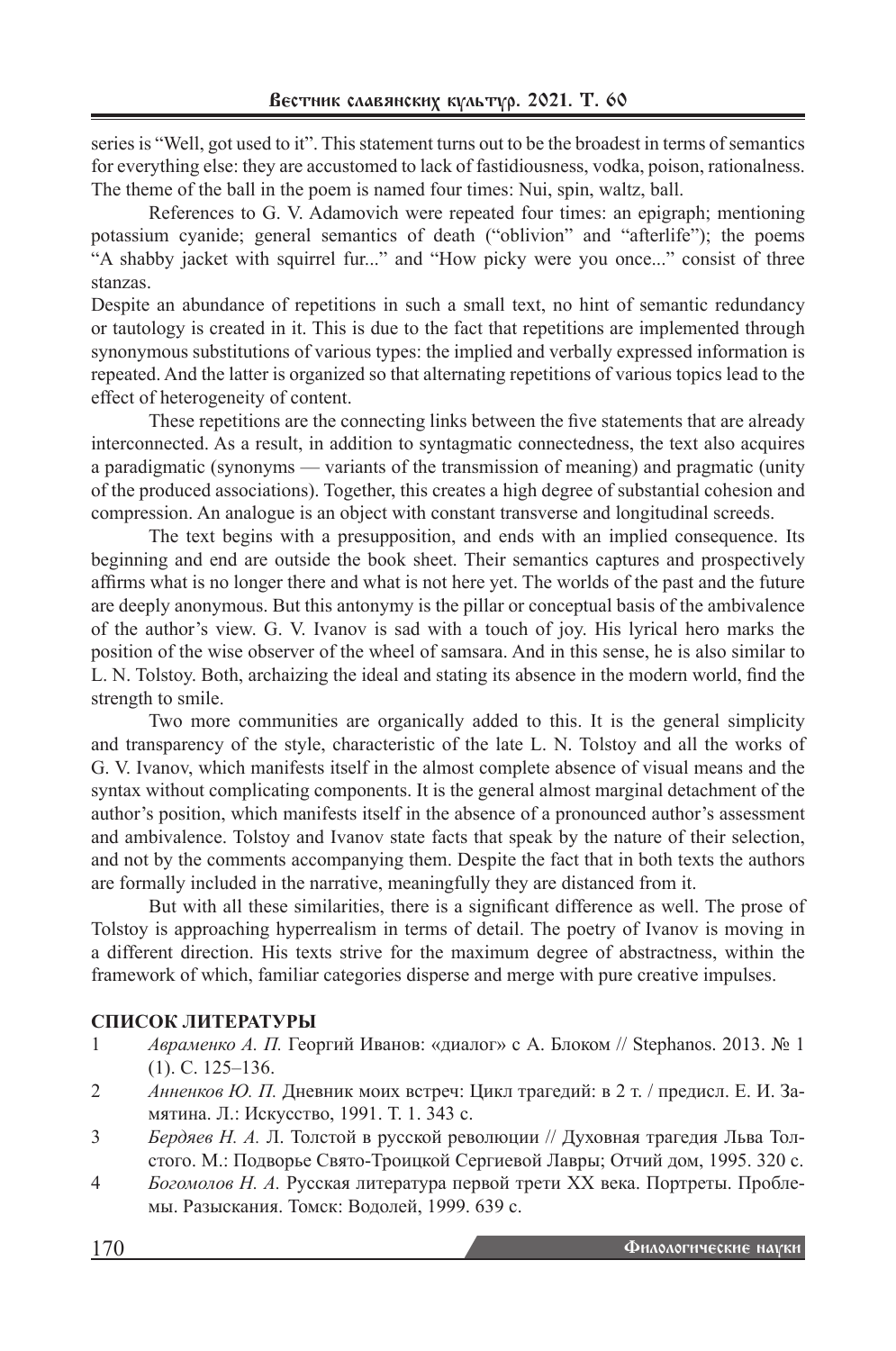# **Vestnik slavianskikh kul'tur. 2021. Vol. 60**

- 5 *Василькова Г. С.* «Распад атома» Георгия Иванова как «эхо» Пушкинских дней 1937 года в русском зарубежье // Вестник ПсковГУ. 2017. № 5. С. 82–91.
- 6 *Жаравина Л. В.* Художественный образ в пространстве виртуала: «Двояковыпуклая линза» Варлама Шаламова и «Талант двойного зренья» Георгия Иванова // Известия ВГСПУ. 2018. № 10 (133). С. 186–192.
- 7 *Закуренко А. Ю.* Два образа пустоты. Георгий Иванов, Иосиф Бродский // Страницы: богословие, культура, образование. 2010. Т. 14, № 4. С. 569–577.
- 8 *Иванов Г. В.* Собр. соч.: в 3 т. М.: Согласие, 1993. Т. 1: Стихотворения. 656 c.
- 9 *Коростелев О. А., Кузнецова Е. В.* Иван Бунин и Георгий Иванов: спор о поэзии длиною в жизнь // Вестник ТГУ. Филология. 2018. № 56. С. 226–247.
- 10 *Лопачева М. К.* «Белая лошадь бредет без упряжки…»: И. Бунин и Г. Иванов // Вестник СПбГУКИ. 2014. № 4 (21). С. 146–151.
- 11 *Лопачева М. К.* «Бобок будет сериозный...»: Достоевский в художественном мире Георгия Иванова // Русская литература. 2012. № 3. С. 191–204.
- 12 *Ляшевская О. Н., Шаров С. А.* Частотный словарь современного русского языка (на мат. Национального корпуса русского языка). М.: Азбуковник, 2009. 1087 c.
- 13 Национальный корпус русского языка. URL: http://ruscorpora.ru/new/ (дата обращения: 29.10.2019).
- 14 *Папоркова Н. А.* Образ души и категория вечности в лирике Лермонтова, Анненского и Георгия Иванова // Альманах современной науки и образования. 2008. № 2 (9). C. 138–140.
- 15 *Семина А. А.* Антиномия прекрасного и безобразного в поэтическом тексте: Георгий Иванов и Борис Рыжий // Вестник славянских культур. 2017. Т. 43. С. 178–188.
- 16 *Семина А. А.* «Распад» в творчестве Георгия Иванова и Сергея Чудакова: генетика фрагментарности // Вестник САФУ. 2018. № 1. С. 128–137.
- 17 *Тарасова И. А.* «Каждый бы подумал, как подумал Пушкин»: когнитивные механизмы интертекстуальности // Художественный текст как динамическая система. Мат. Междунар. научн. конф., посвящ. 80-летию В. П. Григорьева / отв. ред. Н. А. Фатеева. М.: Азбуковник: ИРЯ им. В. В. Виноградова РАН, 2006. С. 95–103.
- 18 *Толстой Л. Н.* После бала // *Толстой Л. Н.* Собр. соч.: в 22 т. М.: Худож. лит., 1983. Т. 14. С. 7–16.
- 19 *Шраговиц Е. Б.* Перекличка трех поэтов: Окуджава, Георгий Иванов, Тютчев // Звезда. 2011. № 7. C. 206–212.

# **REFERENCES**

- 1 Avramenko A. P. Georgii Ivanov: "dialog" s A. Blokom [George Ivanov: "dialogue" with A. Blok]. *Stephanos*, 2013, no 1 (1), pp. 125–136. (In Russian)
- 2 Annenkov Iu. P. *Dnevnik moikh vstrech: Tsikl tragedii: v 2 t.* [Diary of my meetings: The cycle of tragedies: in 2 vols.], preface by E. I. Zamiatin. Leningrad, Iskusstvo Publ., 1991. Vol. 1. 343 p. (In Russian)
- 3 Berdiaev N. A. L. Tolstoi v russkoi revoliutsii [A. L. Tolstoy in the Russian revolution]. In: *Dukhovnaia tragediia L'va Tolstogo* [The spiritual tragedy of Leo Tolstoy]. Moscow, Podvor'e Sviato-Troitskoi Sergievoi Lavry, Otchii dom Publ., 1995. 320 p. (In Russian)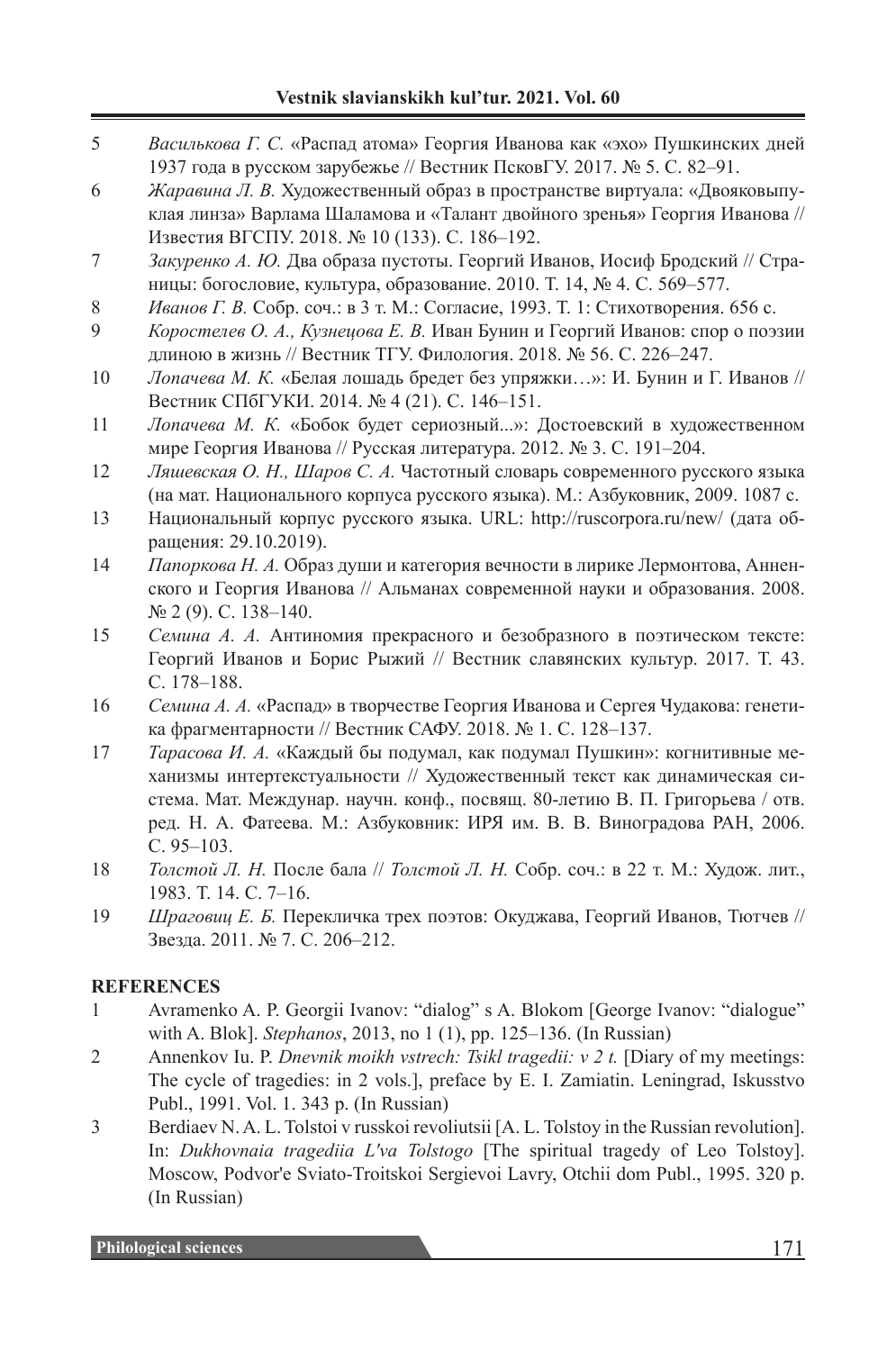- 4 Bogomolov N. A. *Russkaia literatura pervoi treti XX veka Portrety. Problemy. Razyskaniia* [Russian literature of the first third of the 20<sup>th</sup> century. Portraits. Problems. Searches]. Tomsk, Vodolei Publ., 1999. 639 p. (In Russian)
- 5 Vasil'kova G. S. "Raspad atoma" Georgiia Ivanova kak «ekho» Pushkinskikh dnei 1937 goda v russkom zarubezh'e [George Ivanov's "The Atom's Decomposition" as a Postscript to the Pushkin Days of 1937 in Russian Émigré]. *Vestnik PskovGU*, 2017, no 5, pp. 82–91. (In Russian)
- 6 Zharavina L. V. Khudozhestvennyi obraz v prostranstve virtuala: "Dvoiakovypuklaia linza" Varlama Shalamova i "Talant dvoinogo zren'ia" Georgiia Ivanova [Artistic image in a virtual space: "Biconvex lens" by Varlam Shalamov and "Double-vision Talent" by George Ivanov]. *Izvestiia VGSPU*, 2018, no 10 (133), pp. 186–192. (In Russian)
- 7 Zakurenko A. Iu. Dva obraza pustoty. Georgii Ivanov, Iosif Brodskii [Two images of emptiness. George Ivanov, Joseph Brodsky]. *Stranitsy: bogoslovie, kul'tura, obrazovanie*, 2010, vol. 14, no 4, pp. 569–577. (In Russian)
- 8 Ivanov G. V. *Sobranie sochinenii: v 3 t.* [Collected works: in 3 vols.]. Moscow, Soglasie Publ., 1993. Vol. 1: Stikhotvoreniia [Poems]. 656 p. (In Russian)
- 9 Korostelev O. A., Kuznetsova E. V. Ivan Bunin i Georgii Ivanov: spor o poezii dlinoiu v zhizn' [Ivan Bunin and George Ivanov: a lifelong debate about poetry]. *Vestnik TGU. Filologiia*, 2018, no 56, pp. 226–247. (In Russian)
- 10 Lopacheva M. K. "Belaia loshad' bredet bez upriazhki…": I. Bunin i G. Ivanov ["A white horse wanders without a harness...": I. Bunin and G. Ivanov]. *Vestnik SPbGUKI*, 2014, no 4 (21), pp. 146–151. (In Russian)
- 11 Lopacheva M. K. "Bobok budet serioznyi...": Dostoevskii v khudozhestvennom mire Georgiia Ivanova ["Little bean will be serious..." Dostoevsky in the artistic world of George Ivanov]. *Russkaia literature*, 2012, no 3, pp. 191–204. (In Russian)
- 12 Liashevskaia O. N., Sharov S. A. *Chastotnyi slovar' sovremennogo russkogo iazyka (na materialakh Natsional'nogo korpusa russkogo iazyka)* [Frequency Dictionary of the Modern Russian Language (based on the materials of the National Corps of the Russian Language)]. Moscow, Azbukovnik Publ., 2009. 1087 p. (In Russian)
- 13 *Natsional'nyi korpus russkogo iazyka* [The National Corps of the Russian Language]. Available at: http://ruscorpora.ru/new/ (accessed 29 October 2019). (In Russian)
- 14 Paporkova N. A. Obraz dushi i kategoriia vechnosti v lirike Lermontova, Annenskogo i Georgiia Ivanova [The image of soul and category of eternity in the lyrics of Lermontov, Annensky and George Ivanov]. *Al'manakh sovremennoi nauki i obrazovaniia*, 2008, no 2 (9), pp. 138–140. (In Russian)
- 15 Semina A. A. Antinomiia prekrasnogo i bezobraznogo v poeticheskom tekste: Georgii Ivanov i Boris Ryzhii [The antinomy of the beautiful and the ugly in a poetic text: George Ivanov and Boris Ryzhiy]. *Vestnik slavianskikh kul'tur*, 2017, vol. 43, pp. 178–188. (In Russian)
- 16 Semina A. A. "Raspad" v tvorchestve Georgiia Ivanova i Sergeia Chudakova: genetika fragmentarnosti ["Decay" in the works of George Ivanov and Sergei Chudakov: the genetics of fragmentation]. *Vestnik SAFU*, 2018, no 1, pp. 128–137. (In Russian)
- 17 Tarasova I. A. "Kazhdyi by podumal, kak podumal Pushkin": kognitivnye mekhanizmy intertekstual'nosti ["Everyone would think the way Pushkin thought": cognitive mechanisms of intertextuality]. In: *Khudozhestvennyi tekst kak dinamicheskaia sistema. Materialy Mezhdunarodnoi nauchnoi konferentsii, posviashchennoi 80-letiiu V. P. Grigor'eva* [Artistic text as a dynamic system. Proceedings of the International